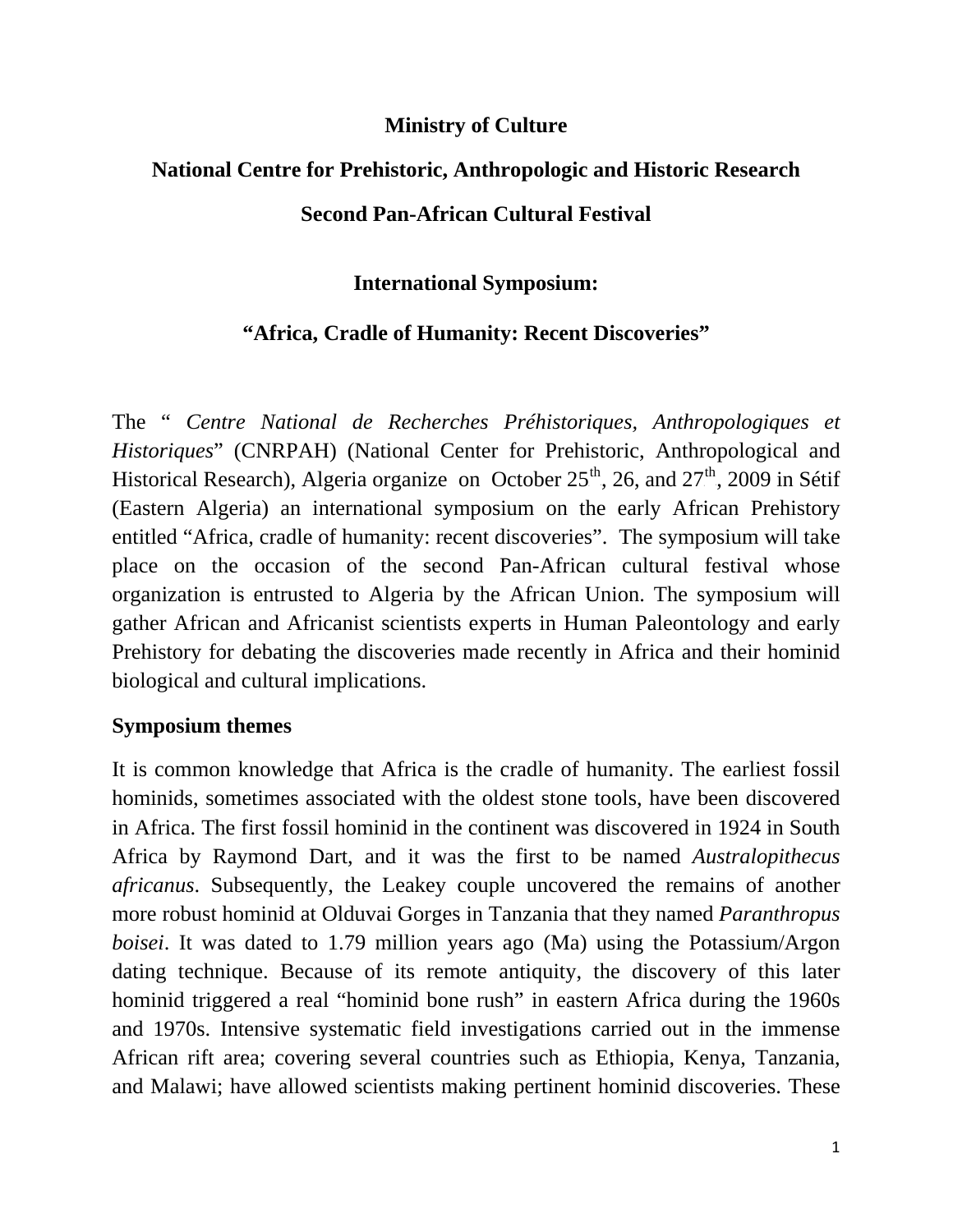discoveries include: *Australopithecus afarensis* (Afar, Ethiopia) dated to 3.4 Ma, *Paranthropus aethiopecus* (Lac Turkana, Kenya) dated to 2.6 Ma, *Paranthropus robustus* (South Africa) dated between 2.2-1.1 Ma, and *Homo habilis* (Olduvai, Tanzania and Turkana, Kenya) dated to 2.3 Ma. Further fieldwork undertaken during the 1990s enriched the hominid fossil record by adding even older hominids such as *Orririn tugensis* (Tugen Hills, Kenya) dated to 6 Ma, *Ardipithecus kaddaba* and *Ardipithecus ramidus* (Middle Awash, Ethiopia) dated to 5.8 and 4.3 Ma respectively, *Australopithecus anamensis* (Kanapoi, Kenya) dated between 4.2 Ma and 3.8 Ma, *Kenyathropus platyops* (Lac Turkana, Kenya) dated to 3.5 Ma, and *Australopithecus garhi* (Middle Awash, Ethiopia) dated to 2.5 Ma. However, the turning point in the African Paleoanthropological research were the finding of *Australopithecus bahrelghazali* dated to 3.5 Ma and *Sahelantropus tchadensis*  dated to 7 Ma*,* more known by its nickname Toumai. These two hominids were found recently in Chad, in central Africa located 2500 km to the west of the east African rift valley, and have enormously transformed current data and models on early hominid evolution by pushing back in time the emergence of the earliest hominids to 7 Ma, and by showing that eastern Africa was not the unique center in Africa for early human evolution.

Archaeologically, although the sites of Olduvai in Tanzania and Koobi Fora in Kenya still represent the landmarks of early Prehistory of Africa and the world; recent fieldworks carried out at various areas of Africa show that the beginning of stone tools and earliest human occupation of the continent, and the emergence of the Acheulean technology occurred much earlier than was commonly believed. For instance, excavations at the sites of Gona in Ethiopia and Western Turkana in Kenya exposed stone tools of sophisticated technology dated to 2.6 and 2.3 Ma, respectively, prompting some archaeologists to divide the Oldowan Industrial Complex into two industries. The first industry is older dating between 2.6 Ma and 1.8 Ma named Pre-Oldowan; and the second, preceded by the Pre-Oldowan, represents the classical Oldowan dating between 1.8 Ma until its disappearance circa 1.5 Ma. The *Australopithecus garhi* was found in association with the oldest evidence of cut marks, indicating that by 2.5 Ma hominids incorporated substantial amount of meat in their diet, and raising again the relevant issue of the identity of the stone tool makers, i.e. *Australopithecus* versus *Homo*.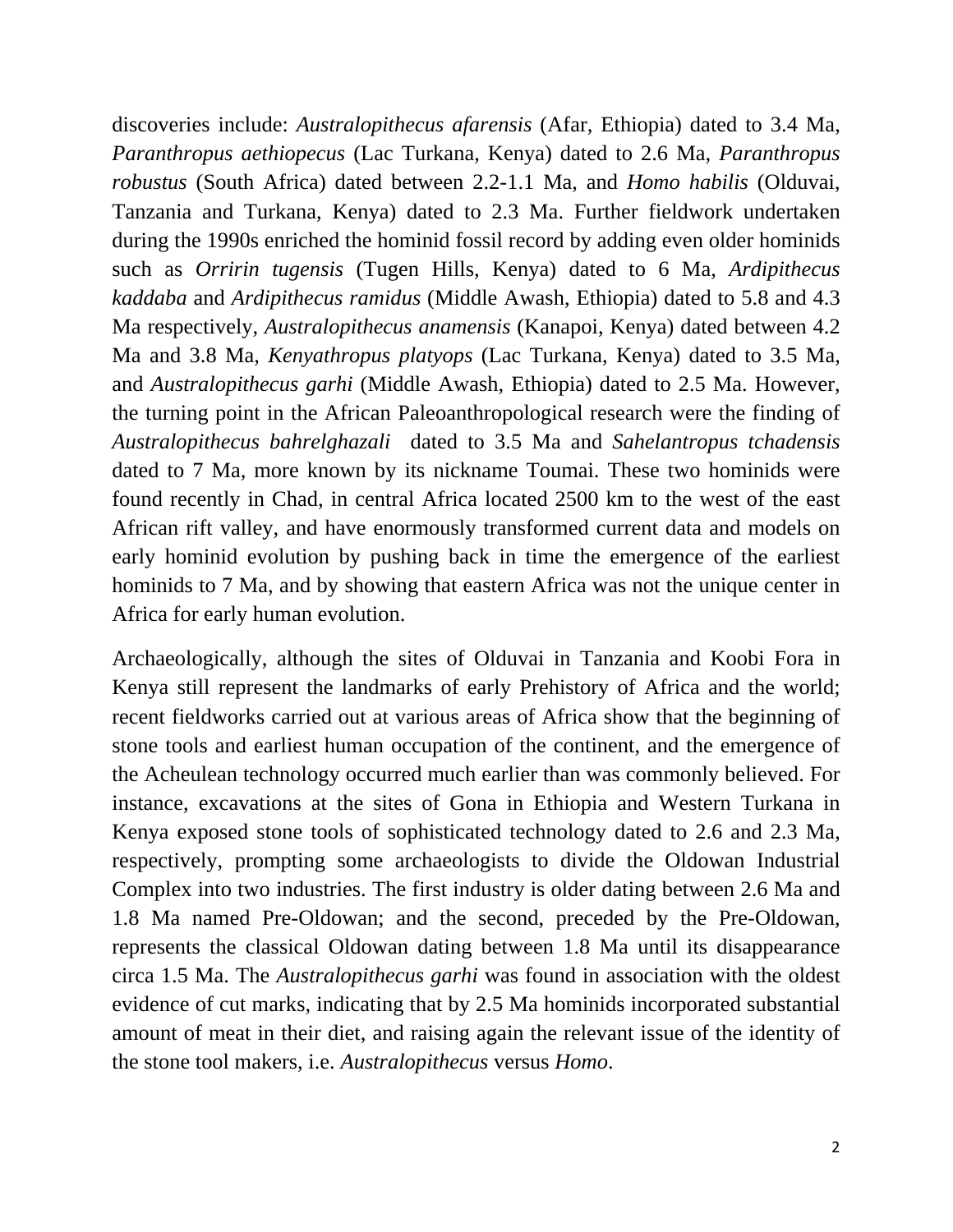Furthermore, excavations in Eastern Africa (at Konso Gardula in Ethiopia and Kokiselei in Kenya) have revealed that the oldest Acheulean stone tools date back to 1.7-1.6 Ma. Consequently, the long chronology of the Acheulean questions the validity of the Developed Oldowan as a transitional industry between the Oldowan and Acheulean and the role (if any) that the Acheulean might have played during the initial phases in the evolution of *Homo erectus* and the nature of this species' expansion into areas unoccupied by earlier hominids. In North Africa, fieldworks conducted at Ain Hanech and El-Kherba in Algeria have revealed that early hominids occupied this part of the African continent by 1.8 Ma and the technology they used was similar to the East African Oldowan.

The objective of this symposium is to discuss the new discoveries of hominid fossils (7 to 1.5 million years) and the Oldowan and Acheulean stone tool discoveries made recently in Africa, and their implications on hominid morphological and behavioral evolution. The symposium seeks to address the following issues:

- 1) The emergence of bipedalism;
- 2) The implications of the anatomical transformations between hominids older than 3.8 Ma (*Sahelantropus tchadensis*, *Orririn tugensis*, *Ardipithecus kaddaba,* and *Ardipithecus ramidus*) and those dated between 3.8 Ma and 2 Ma (all Australopithecines); and later between the Australopithecines (beginning  $\sim$ 3.8 Ma) and early *Homo* ( $\sim$ 2.3 Ma);
- 3) The emergence of *Homo erectus* and its geographical origin: Africa or Asia;
- 4) The emergence of stone tools, and whether the beginning of early hominid stone tool manufacture and use was driven by changes in global climates;
- 5) The identity of the makers of the first stone tools, and whether the Australopithecines made and used stone tools.
- 6) The nature of Pre-Oldowan and its significance, and whether it reflects hominid lack of skill or it is due to raw material quality and variability;
- 7) The validity of the Developed Oldowan as a transitional industry between the Oldowan and Acheulean, and whether it represents a distinct industry from the Oldowan or it reflects the birth of the Acheulean Industrial Complex;
- 8) The time and appearance of the Acheulean, and whether it emerged suddenly or it developed from the Oldowan;